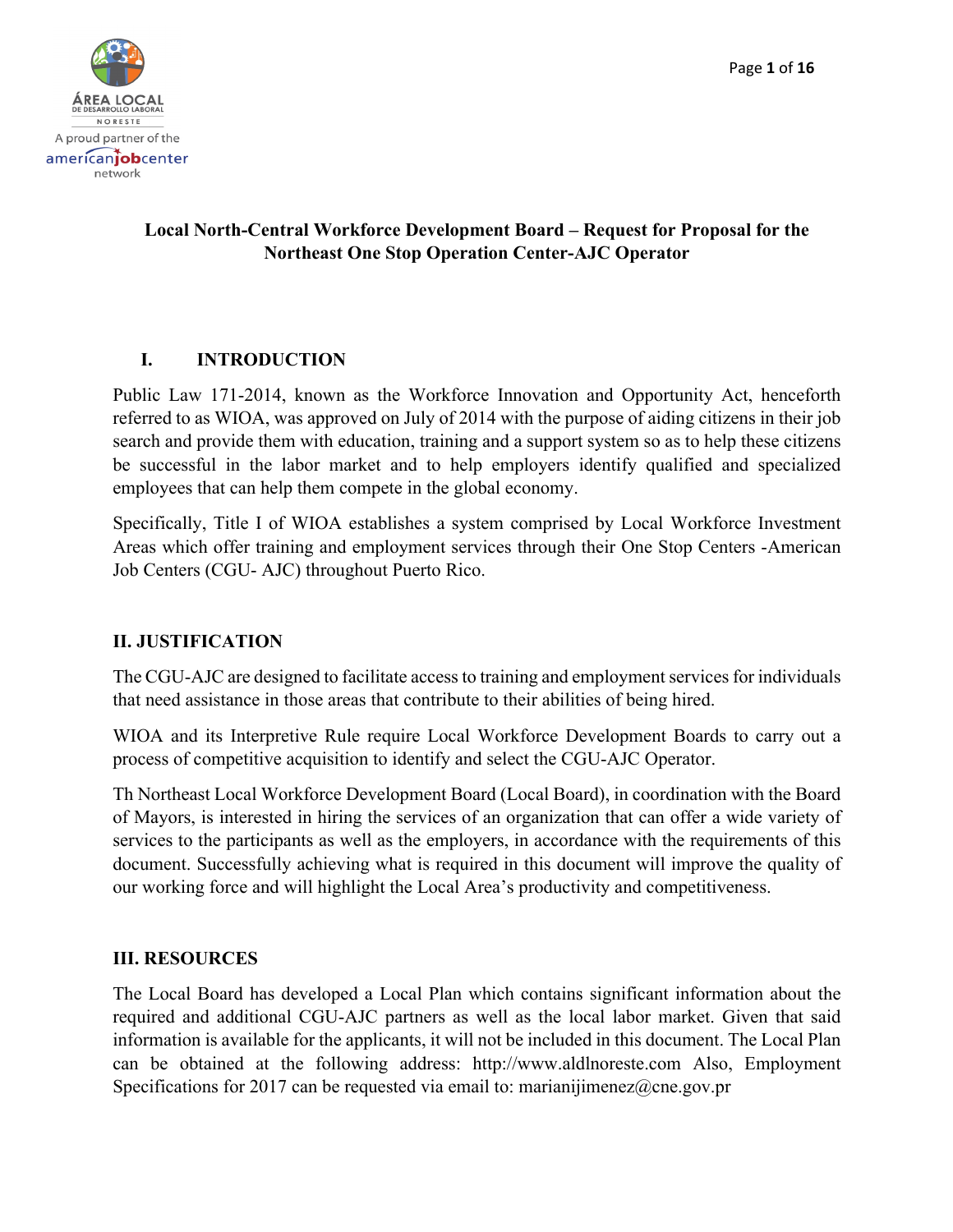Applicants must know the laws, regulations, normative and public policies applicable to CGU-AJCs. A copy of the WIOA Law and its Regulations can be downloaded at http://www.doleta.gov/WIOA.

#### **IV. PURPOSE**

The purpose of this document is to request Proposals from qualified entities to act as Operator for the Northeast Local Area CGU-AJC (One Stop Operator – OSO). The chosen proposal, by the Evaluating Committee, will work in accordance with the Regional Plan, the Local Plan and Employment Specifications and will serve the population of the following municipalities: Loíza, Canóvanas, Rio Grande, Luquillo, Fajardo, Ceiba, Naguabo, Culebra and Vieques, in Puerto Rico. The CGU-AJC is in the municipality of Fajardo, Puerto Rico. The chosen organization will be required to serve everyone that applies for aid, including individuals with limited resources, veterans and ones that require education and academic and occupational training with the goal of finding gainful employment.

The costs, scope and the services to be offered will be included in a contract to achieve a stable system in the best interest of the Local Area.

### **V. ELEGIBILITY**

The OSO can be a public, private or non-profit organization, or a consortium of organizations with experience and a history of success which can be verified.

Types of entities which can be CGU-AJC operators include:

1. Institution of higher education;

2. Employment service agency under Wagner-Peyser Law, in representation of the local office agency;

- 3. Non-profit private organization (including community based organizations);
- 4. For-profit private organization;
- 5. Government agency;

6. A Local Board can also be OSO. However, Local Boards must compete and comply with the competitive mandatory requirements decreed in 20 CFR 678.605 (c) and 678.615 (a). In the event of a Local Board being chosen, the Governor and the member from the Board of Mayors designated for such decisions must agree with the selection and obtain approval (in a written and signed document) from said member of the Board of Mayors and the Governor;

7. Another interested organization that can comply with the obligations of an OSO. For example, businesses or labor organizations;

\* *Exception*: Elementary schools or middle schools are not eligible to be operators of CGU-AJC, except for non-traditional schools, such as night schools, schools for adults or technical schools.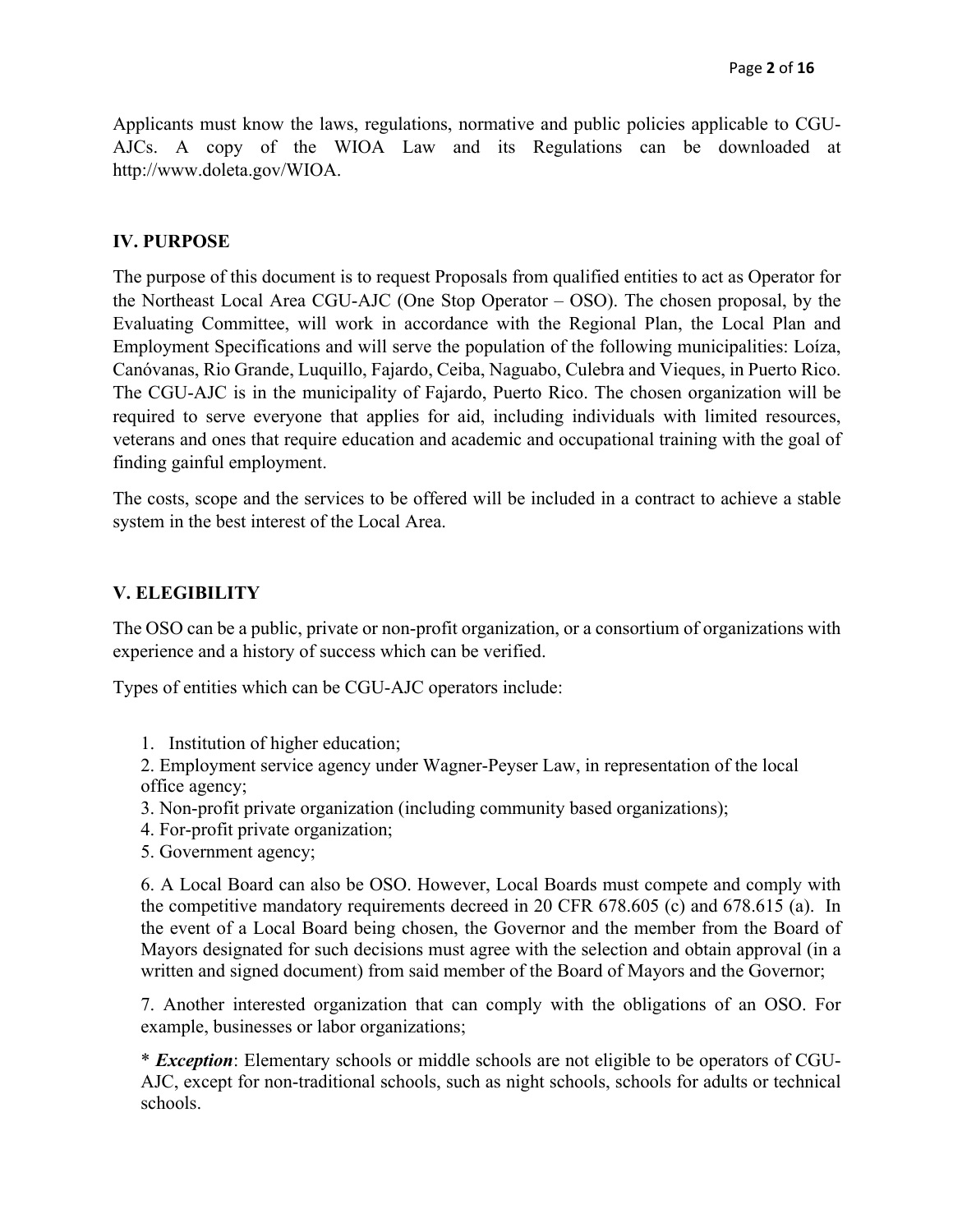#### **VI. PROGRAM ELEMENTS / IMPLEMENTATION PLAN**

A. The Local Board has established a One Stop System that serves the community as a resource for those searching for employment and for the employers, with the intention of helping to identify the ideal candidates that respond to their employment needs. This system also offers a variety of services such as career exploration, resource identification among itinerant liable partners to support the jobseeker's affairs, focused on customer service and results.

B. The system is based on the following WIOA six main purposes:

1. Increase access to and opportunities for the employment, education, training and support services for individuals, particularly those with barriers to employment;

2. Support the alignment of workforce investment, education and economic development systems in support of a comprehensive, accessible, and high-quality workforce development system;

3. Improve the quality and labor market relevance of workforce investment, education, and economic development efforts;

4. Promote improvement in the structure and delivery of services;

5. Stronger roles in leadership, supervision and administration for Local Boards and the private sector;

6. Provide workforce development activities that increase employment, retention, and earnings of participants and that increase postsecondary credential attainment and as a result, improve the quality of the workforce, reduce welfare dependency, increase economic self-sufficiency, meet skills requirements of employers and enhance productivity and competitiveness of the Local Area.

### VII. ROLES AND RESPONSIBILITIES OF AN ONE STOP OPERATOR

The Operator of the One Stop will be supervised by an official appointed by the Local Board and shall assume the following roles and responsibilities:

### A. BASIC ROLES

1. Coordinate the service delivery from required partners in the One Stop Center (physical and electronic sites) as defined in the Memorandum of Understand (MOU).

2. Fostering partnerships within the One Stop Center to promote function as a multiagency team and promotion of collective participation to achieve accountability that recognizes system outcomes, in addition to individual partner program outcomes.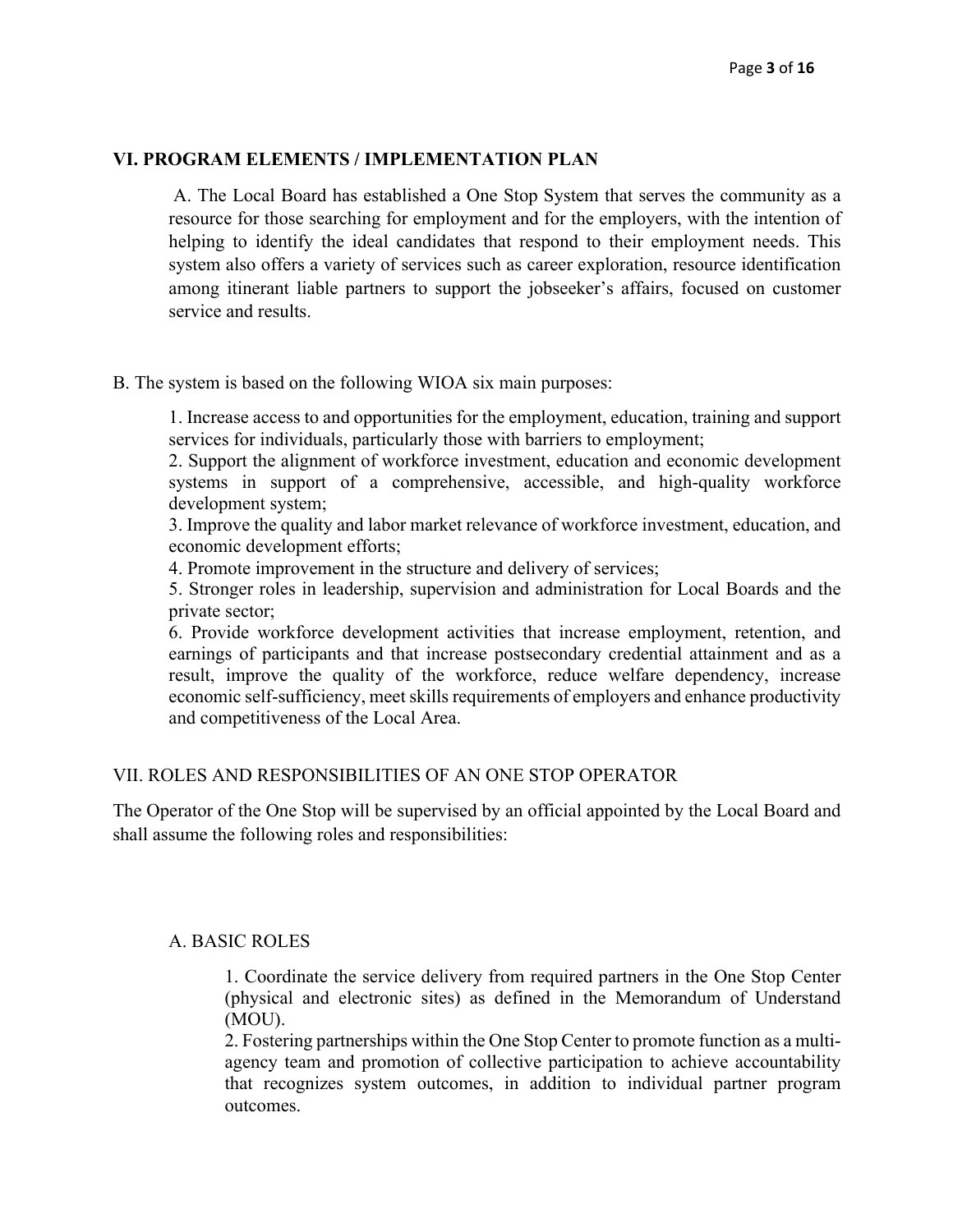3. Ensure the appropriate delivery of workforce development services in accordance with all governing laws, statutes, regulations, guidance and policies.

#### B. SPECIFIC ROLES

1. Coordinate with the Local Board to design and implement the integration of partners' staff and systems. Must have an operating plan describing roles and responsibilities of each partner at the site.

2. Guarantee that the partners observe MOU'S agreements and reporting procedures.

3. Ensure the partners follow the policies of the Local Board.

4. Establish a single point of entry (electronic and physical) for job seekers.

5. Focuses on a fully coordinated and integrated service delivery model that is market driven and offers value-added services to the job seekers.

6. Offer employment-related services for businesses. Services for employers may include:

a. Access to qualified applicants

b. Applicant pre-screening

c. Job Posting

d. Assistance with small and large-scale recruitment activities

e. Assist planning job fairs

f. Test and assessment of job candidates as requested by the employer. Will be administered by qualified personnel.

7. Provision of Basic Career Services. These services are universal and accessible for all individuals:

a. Outreach and basic intake;

b. Initial skills assessment; c. Eligibility determinations;

d. Labor exchange services;

e. Information on program and services, including support services;

f. Labor market information including information on high – demand sectors/occupations, job vacancies and skill requirements for specific occupations;

g. Referrals (written) to entities and/or partners to ensure customer needs are met. Follow up after five (5) days of the referral;

h. Performance information and program costs on eligible providers of education, training, and workforce services;

i. Information of local area accountability measures and performance;

j. Information and meaningful assistance to individuals filing a claim for unemployment compensation if the Unemployment Staff is in the One Stop Center.

8. Register in the program that is available, the data of those who received services.

9. Implement Local Board internal operational policies: days/hours operation, dress code, customer service expectations and others.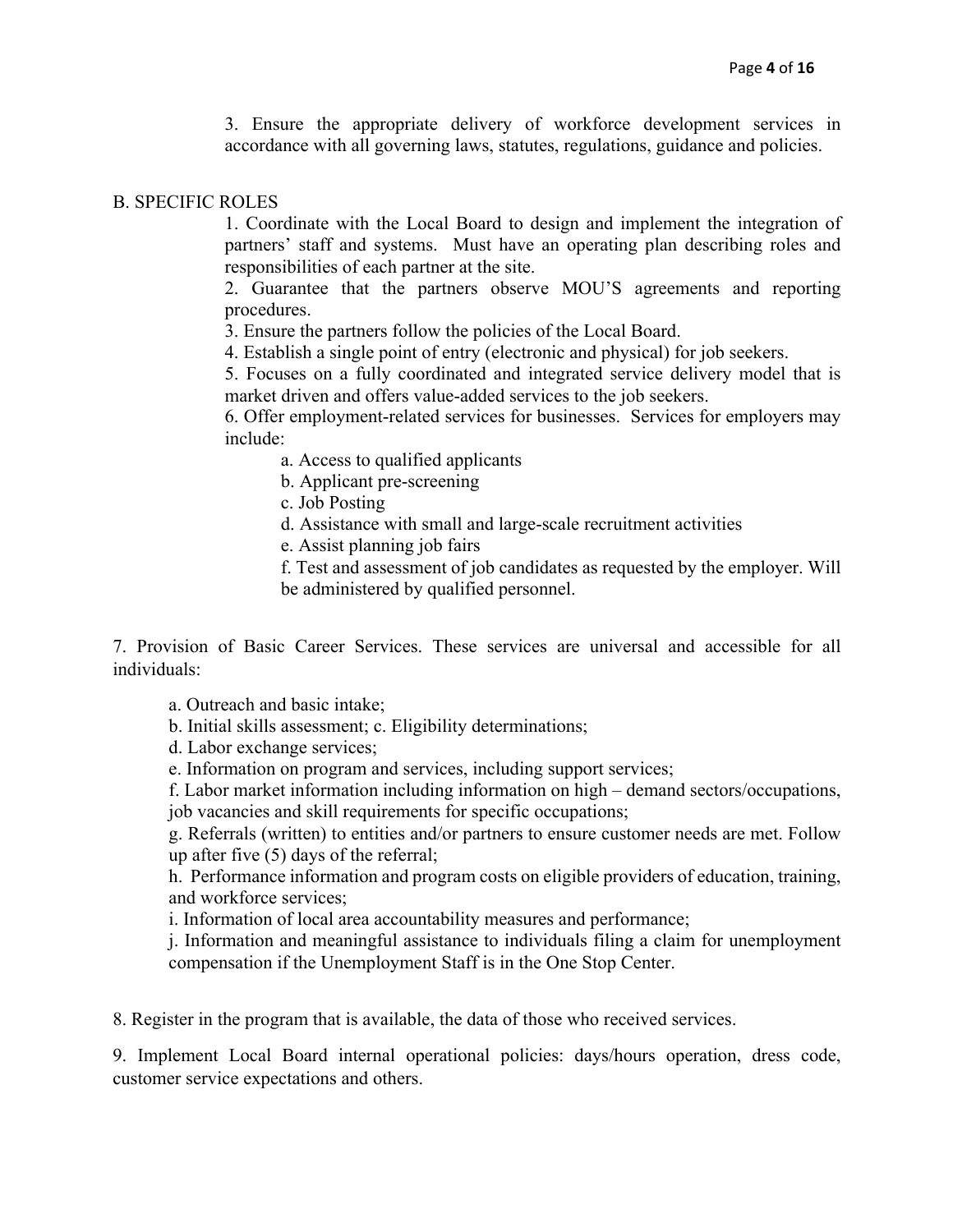10. Make sure that all partners, in the One Stop Center, contribute financially as well as through resources and staff time.

11. Outreach and recruit customer and voluntary partners. Promote the services available in the One Stop Center, including the development of marketing and outreach materials with the approval of the Local Board.

12. Promote adoption of creative and innovative methods and best practices in the delivery of the required services.

13. Increase customer satisfaction by developing flows and processes that are driven by feedback from both business and job seeker costumers.

14. Develop and deliver technical assistance, trainings the OSO staff and the partners program staff.

15. Compile data related to the services and activities that are offered and validate them.

### C. RESPONSIBILITIES

1. Operationalize the vision of the Local Board in relation of the workforce development.

2. Comply with all applicable American with Disabilities Act (ADA) guidelines, makes sure the One Stop Center is accessible to individuals with disabilities.

3. Ensure that all partners co-located at the One Stop Center implement and execute a priority of service for qualifying veterans and/or their eligible spouses as mandated by DOL.

4. Maintain Equal Opportunity compliance in the provision of and access to OSO services.

5. Handle claims and concerns from customers.

6. Make available space to all the required and additional partners.

7. Have a resource area available (computers, printer, facsimile, phone and others) for customers, ss well as Information about the services that partners offer.

8. Identify their strengths and weaknesses and identify solutions on continuous improvement methods.

9. Maintain records of all program related expenditures by cost categorization.

10. Advise and assist the Local Board on all items relevant to the One Stop Center credentialing.

11. Conduct organizational capacity building to guide each partners program's internal development and activities.

12. Reports data timely. Submits monthly reports, not later than five (5) days after the end of each month detailing, among others: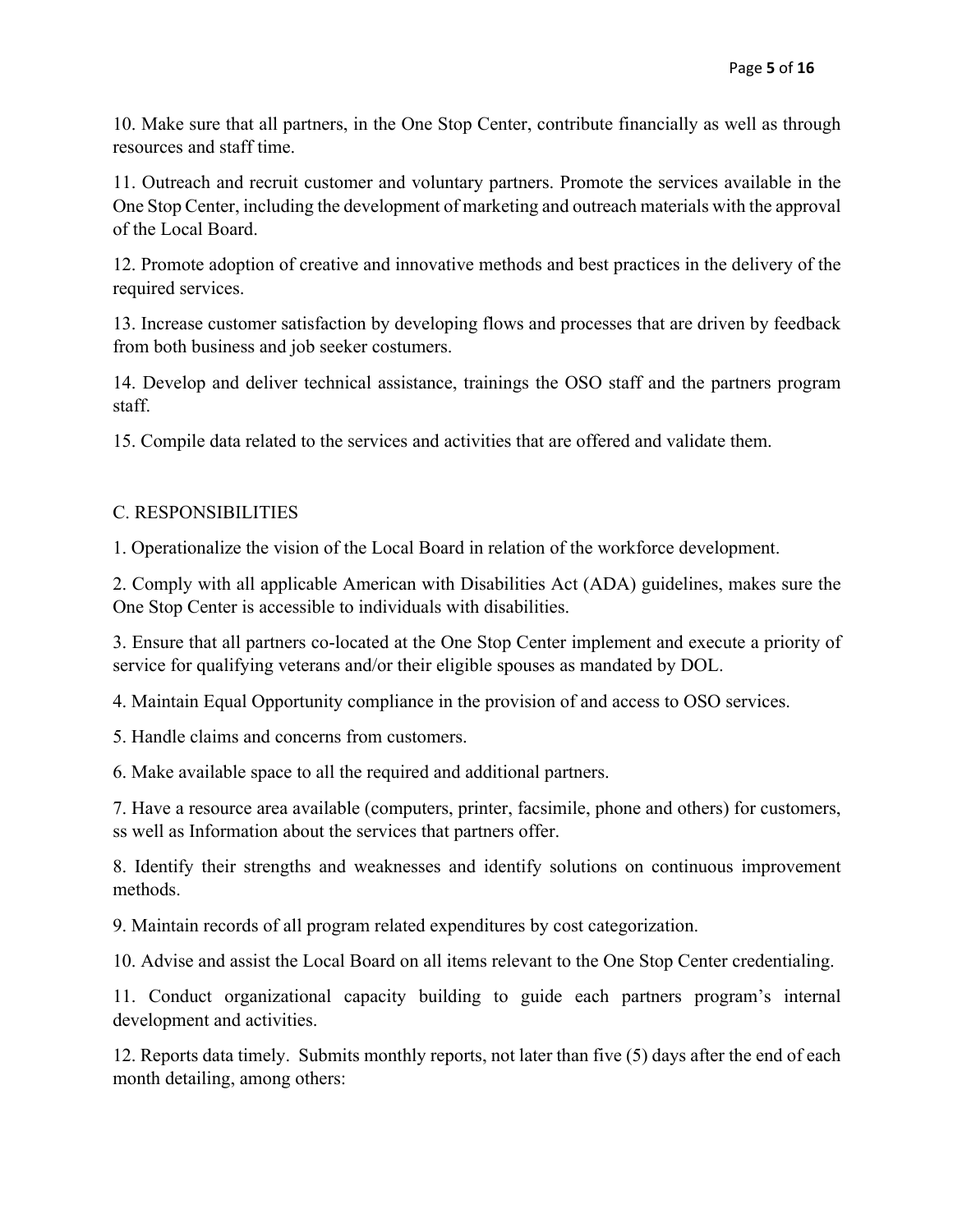a. Partners attendance;

b. Staff activity for each day by month hour;

c. Claims and/or concerns from customers and the manner it was handled;

d. Technical assistance and trainings developed. Detail topics, schedule, attendance and feedback from both attendees and trainers;

e. Organizational capacity building. Detail topics, schedule, attendance and feedback from both attendees and trainers;

f. Metrics employed to evaluate the programs and service success and describe the results of the evaluation;

g. Number of clients who receive services, name, municipality where he lives, type of services and other information which will be determined later. h. Expense report according to the authorized budget.

13. Recruit the staff that will carry out the activities related with the roles described in this specification.

14. Keep the official designated by the Local Board informed of situations that adversely affect their functions as an operator of the One Stop Center.

# VIII. BUDGET

A detailed line-item budget must be submitted with the proposal. It must include the necessary cost to develop the activities describe in it. Each staff person for whom funding is requested shall have a separate job description included as an attachment to this proposal. If the individual has already been identified, provide a resume. If the individual will be a new hire, list the qualifications, process for selection, and timetable you will use to identify and hire an appropriate person. Describe any other staff that the bidder believes would be necessary to the success of the operator. The proposal must include job descriptions for all positions in the organization affiliated with the One-Stop delivery system. Furthermore, resumes are required for all organization personnel affiliated with the One-Stop delivery system. For any positions for which no staff have been identified, describe the qualifications sought and the process by which individuals will be selected. Staff may perform more than one job function. Include the following:

a. Include staff positions, percentage of time dedicated to each program, proposed wage/salary and justification for including each position in this proposal.

b. Indicate the number of hours or days of vacation and sick leave that the staff are permitted.

c. Justify each proposed expense included on the budget attachment in terms of it being necessary, allowable and reasonable. Show method of computation.

d. Describe any anticipated professional development opportunities and how you estimated the costs.

e. Identify any in-kind resources/support for the one-stop work beyond what is requested in the budget. Include each committed or proposed source of funding and the amount of that funding.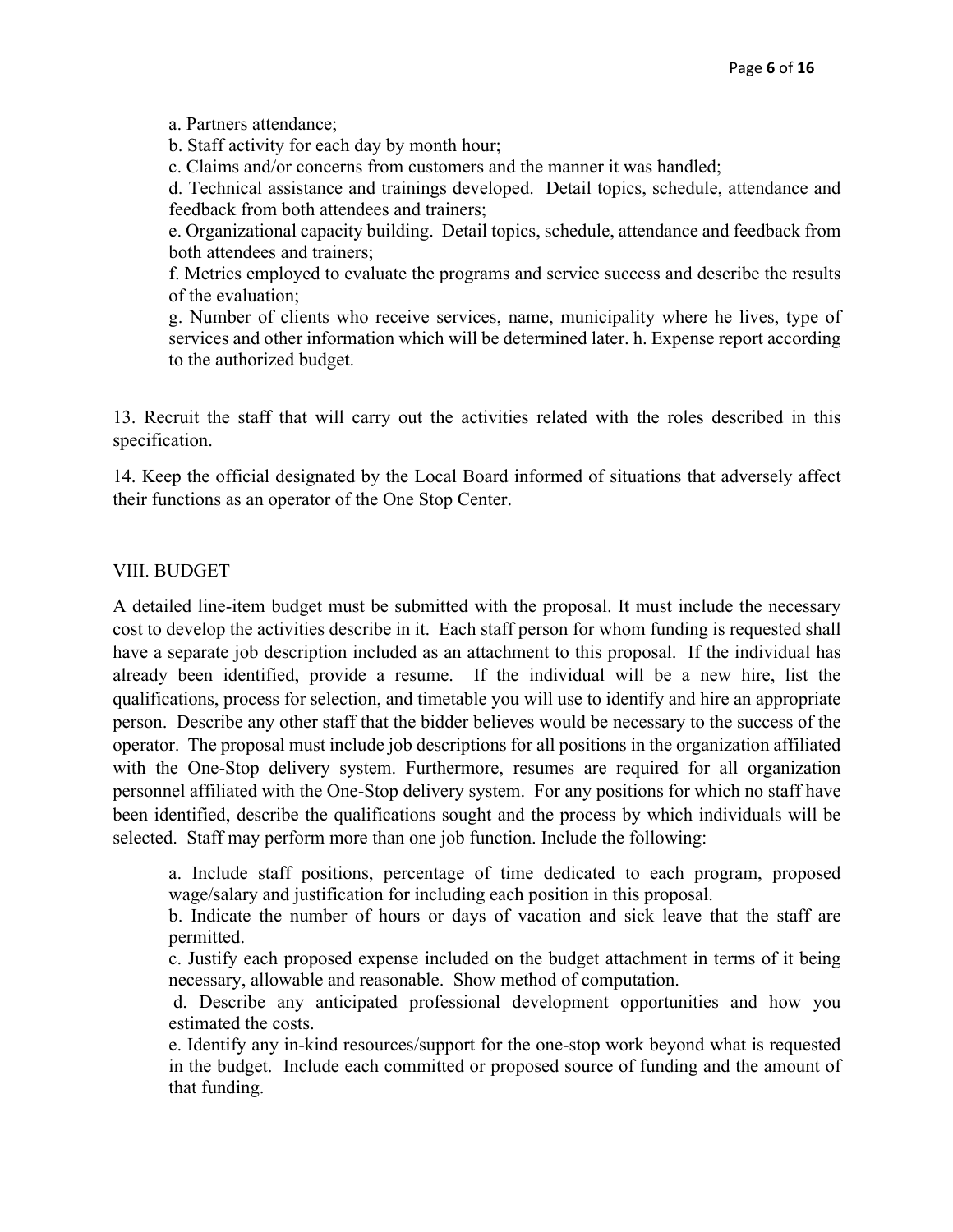f. Explain how you arrived at your estimate for dues, membership, and publications, and what memberships and subscriptions are anticipated, if any.

g. Detail other expenses related with the activities describe in this proposal.

The Local Board, through the fiscal agent, will pay all facilities related and supply costs in the One Stop Center including:

a. Rent;

b. Utilities;

c. Equipment and IT support;

d. Repairs and maintenance;

e. Office supplies;

f. Postage;

g. Printing.

These costs should not be included in the respondent's proposed budget. The OSO will be tasked with enforcing cost shares from all partners as negotiated by the Local Board. The fiscal entity will collect and deposit the payments for cost sharing. They will be considered as program income and will be used to pay the above costs.

Travel, contractual expenses, wage and fringe benefits of the OSO and it staff as well as other expenses originated by the OSO are not cover by the Local Board and should be included in the respondent's budget if needed for the project.

The OSO will be responsible for tracking and reporting program and administrative costs of the contract per WIOA regulations. Administrative costs are defined as the allocable portion of costs associated with specific functions and not related to the direct provision of workforce investment services, including services to participants and employers.

# **IX. PROPOSALS PRESENTATION**

A. Proposal Content

1. Format

a. Proposals should be computer written, in single space and in letter size paper  $(8 \frac{1}{2}$  "x" 11") with a 1" margin. Pages should be numbered in the format "page 1 of 16".

b. The original proposal must be signed by the party authorized to do business and sign contracts. (See Attachment A). The proposal must not contain the proponent's name in any other part or section of the proposal. The proposal that contains the proponent's name in any other of its parts, except for the documents in binder 2, WILL NOT be evaluated.

c. The proposal must contain the following parts and will be handed in two (2) binders:

BINDER 1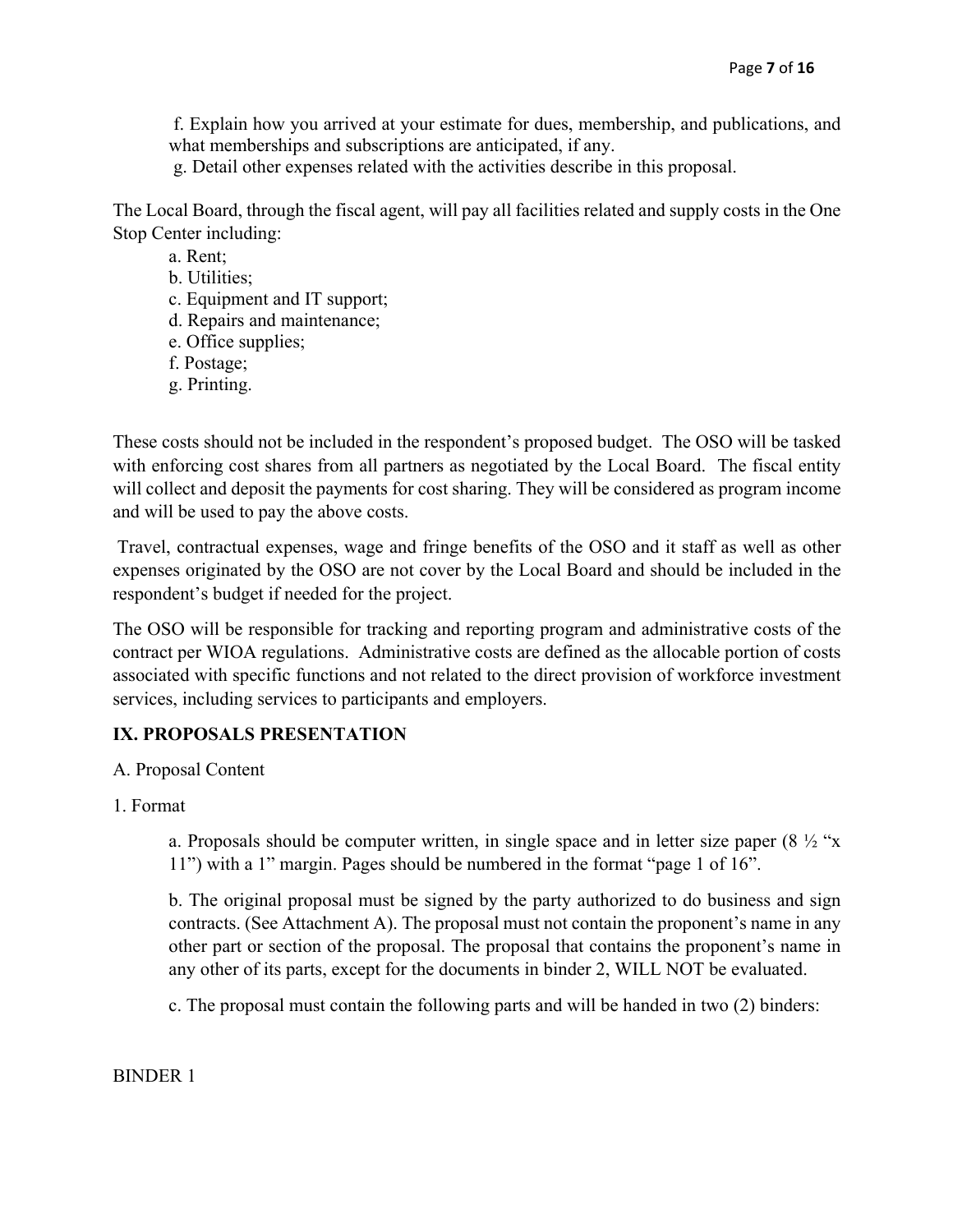- i. Cover page (See Attachment A) It must be removable;
- ii. Index;
- iii. Executive Summary.
- iv. General Narrative:
	- 1. Eligibility.
	- 2. Organizational Capacity.
	- 3. Experience.
	- 4. Information and Execution Management.
	- 5. Organizational Structure and Human and Technical Resources.

6. Detailed description of the services it proposes to offer using as reference the information included in part VII of this RFP. The strategies will be in accord with the Local and Regional Plan as well as the Annual Plan (Work Specifications).

v. Budget and Budget Narrative (See Section VII)

# BINDER 2

i. Certifications and required documents, as needed:

- 1. Certificate of Incorporation.
- 2. Good Standing Certificate.
- 3. Non-Debt Certification from The Department of Treasury.
- 4. Certification

a. Model 2781, if no tax return has been filed during the last five (5) years.

- 5. Certification of Sales and Tax Use Returns Filing (SURI).
- 6. Non-Debt Certification of Sales and Tax Use (SURI).
- 7. Debt Certification for All Concepts from CRI.

8. Certification of Filing of Returns on Movable an Immovable Properties (when applicable).

9. Negative Certification from ASUME.

10. Law Num. 2 of 4 from January of 2018 Affidavit.

11. Financial Statement Revised (The CPA analyses the information provided by the customer and investigates any unusual trends; provides a limited warranty on the financial statements) or an Audited Financial Statement (for those organizations whose income exceeds three million) for the 2017 Economic Year.

• Any applicant, individual or organization, must comply with the NonDiscrimination policy and so certify it in their proposal.

### B. Submitting of Proposal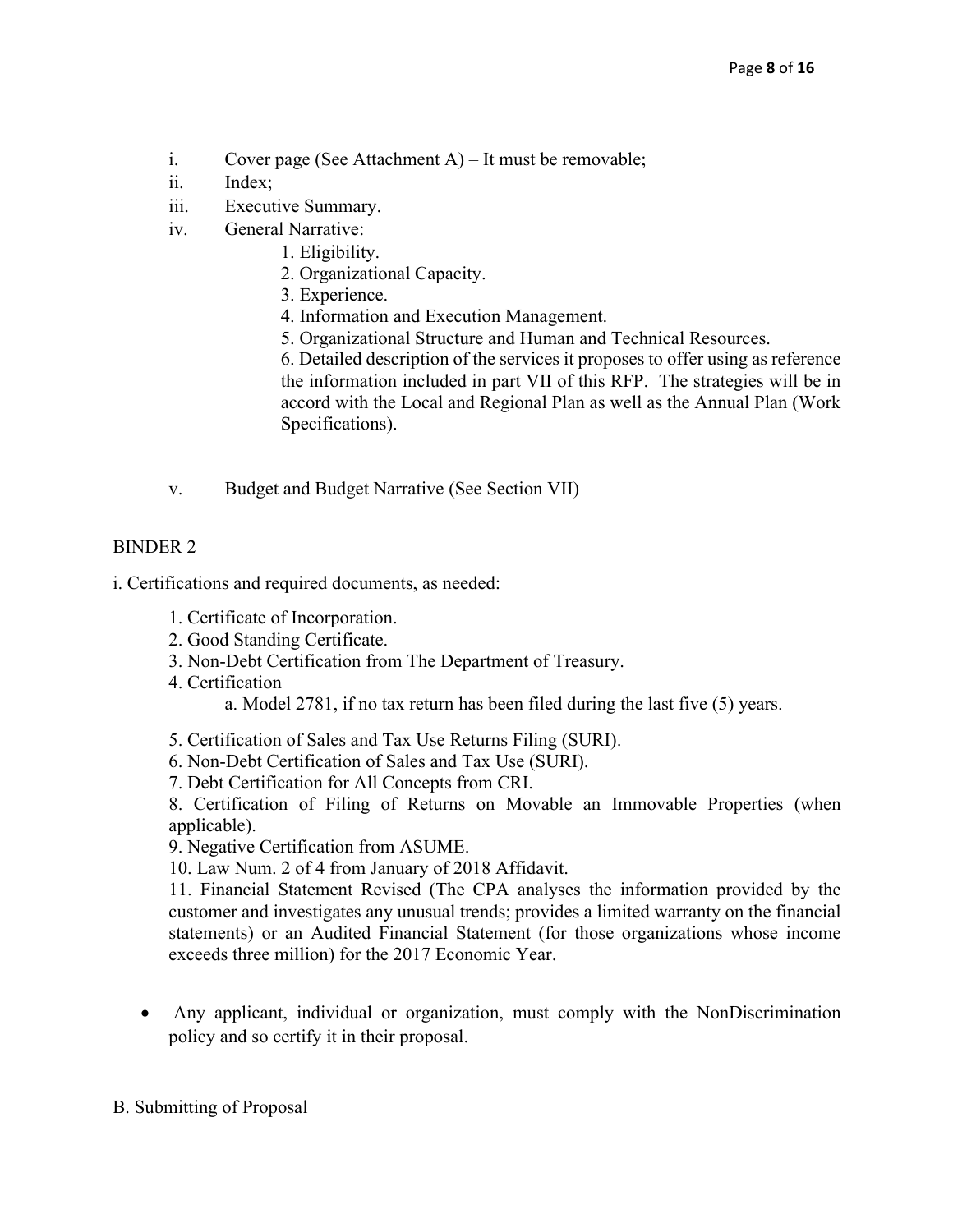- 1. Those persons or entities interested, can submit their Proposals through various means:
	- a. Personal Delivery.
	- b. Sent by mail or messenger service (FedEx, USPS, UPS, etc.).
	- c. E-mail.

# PERSONAL DELIVERY OR POSTAL MAIL

1. Every proposal (originals and copies) must be presented in a sealed package on or before 3:00 pm (Puerto Rico time) on July 1, 2022, decreed that proposals received after the deadline will not be considered. Those Proposals received after the established deadline will be returned unopened and with the seal intact.

2. When you personally hand in the Proposal (so identified with its signatures and initials on the original Cover Page), five (5) hard copies and one in electronic format (PDF) on a USB flash drive, you should do so at the following address: Calle Jorge Bird #12 Fajardo, Puerto Rico.

3. When send by post the Proposal (so identified with its signatures and initials on the original Cover Page), five (5) hard copies and one in electronic format (PDF) on a USB flash drive, you should do so at the following address: PO 1305 Fajardo, Puerto Rico, 00738. The proposal must be delivered, regardless of the method used, in or before the 3:00pm on July 1, 2022.

4. The Proposals must be identified on their Covers with information that identifies the applicant and with the Title "Sealed proposal: CGU-AJC Operator in accordance with WIOA".

5. The official designated to receive the Proposal will assign it a number, in accordance with the order of arrival, and will make note of it on a Registration Sheet, for the exclusive use of the staff that will evaluate the minimum compliance of delivery (time of delivery, documents, etc.).

6. The Proposal package must be complete, making sure to include everything, like the USB Flash. Not containing one of the requirements will be cause for disqualification.

7. Within the package, the original Proposal must be in its own envelope and identified as such. Every other original document must be identified as such.

8. The Local Board will not be responsible for any costs incurred by the applicant during this process.

9. The information included in these Proposals will be property of the Local Board. Said information, and related documents, will not be of public domain until denial of unselected Proposals are notified and the contract is conferred upon the winning organization or entity.

Delivery by email: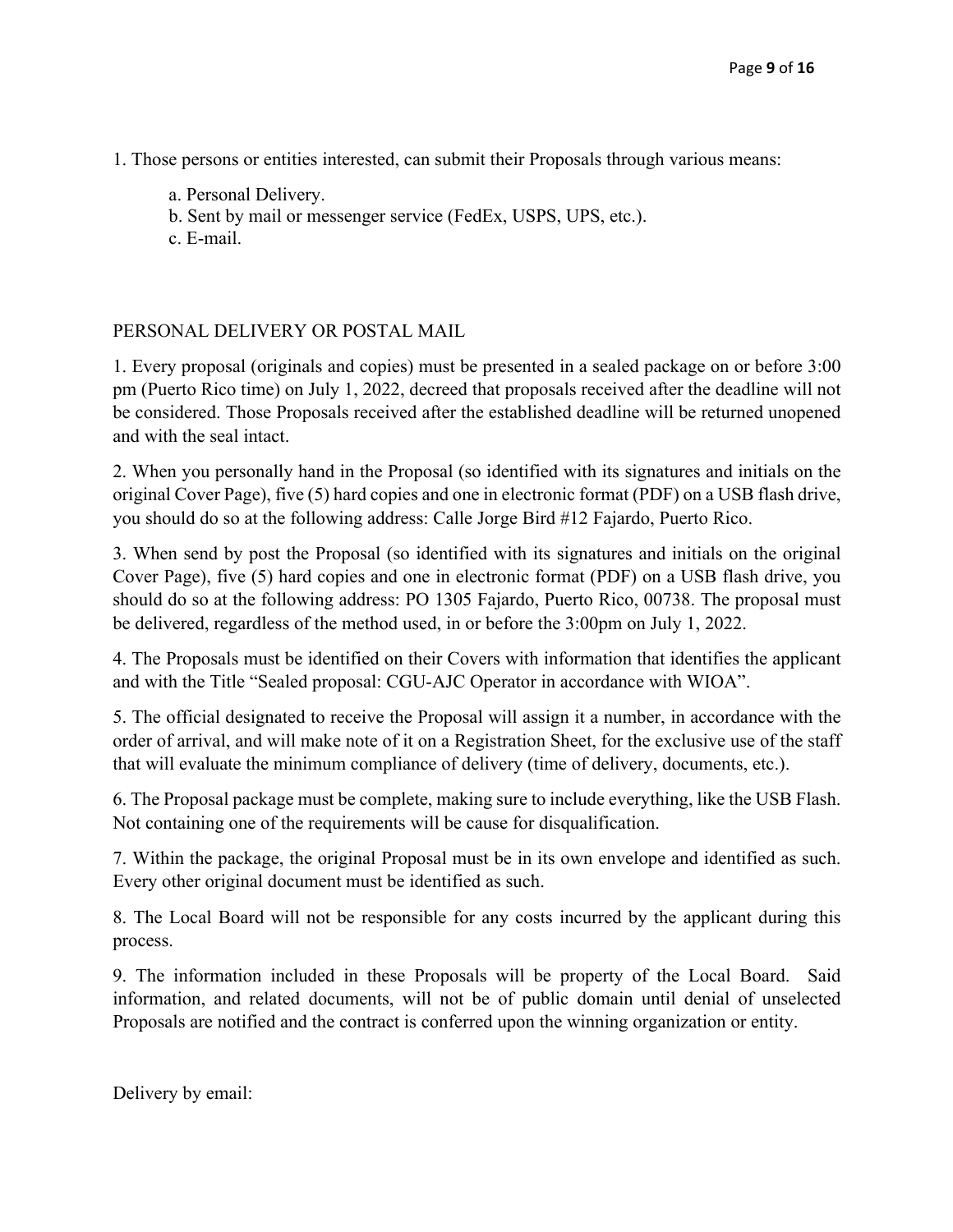1. All proposals must be submitted at or before 3:00 pm, (Puerto Rico time) of the July 1, 2022 provided that All Proposal received after that time and date will not be considered. Those proposals received outside the established time will be returned without opening them.

2. Proposals must be PDF format.

3. The file must be sent to the following Local Board email address: marianijimenez@cne.gov.pr

4. The RFP title and company's name must be included in the email's subject line.

5. The name of the saved PDF file must use the following format: RFP TITLE\_CompanyName.PDF.

6. The proposals must be received by the Local Board on or before the deadline.

7. The Local Board will not consider any proposal that is emailed to an email address other than the one specified.

8. The Local Board recommends that applicants send their proposals in a single email to the extent possible and, should it not be possible, to explain which of the emails should be considered as the final proposal.

9. If the instructions be unclear, the Board can require the applicant to explain which of the emailed documents sent on time must be considered the last version. However, the applicant CAN NOT submit additional information with this explanation.

10. Only emails sent on time will be accepted, which means there is a risk that only some of the documents will be accepted if the proposal was sent in more than one email.

11. There are risks associated with submitting the proposal via email, including but not limited to, delays in the transmission between the sender's computer and the Board's email system.

12. The Local Board recommends the email be sent with a delivery receipt request and a read receipt request.

13. Should the email be rejected and an automated message from the Local Board is not received, please contact Mariani Jiménez Figueroa at 787-953-4700 extension 903.

14. Any email containing a virus or malware will be rejected.

15. The Board's designated staff will not open any attachments contained in any of the emails before the deadline closes and, in the event of one or more attachments not opening (for example, the file is corrupted), applicants will not have the opportunity to resend these files after the deadline closes. Make sure all attachments work properly before sending.

16. The applicant is responsible for the method he/she chooses for submitting his/her proposal. The Local Board is not liable for rejected emails, emails arriving late or for any attachment that cannot be opened; and,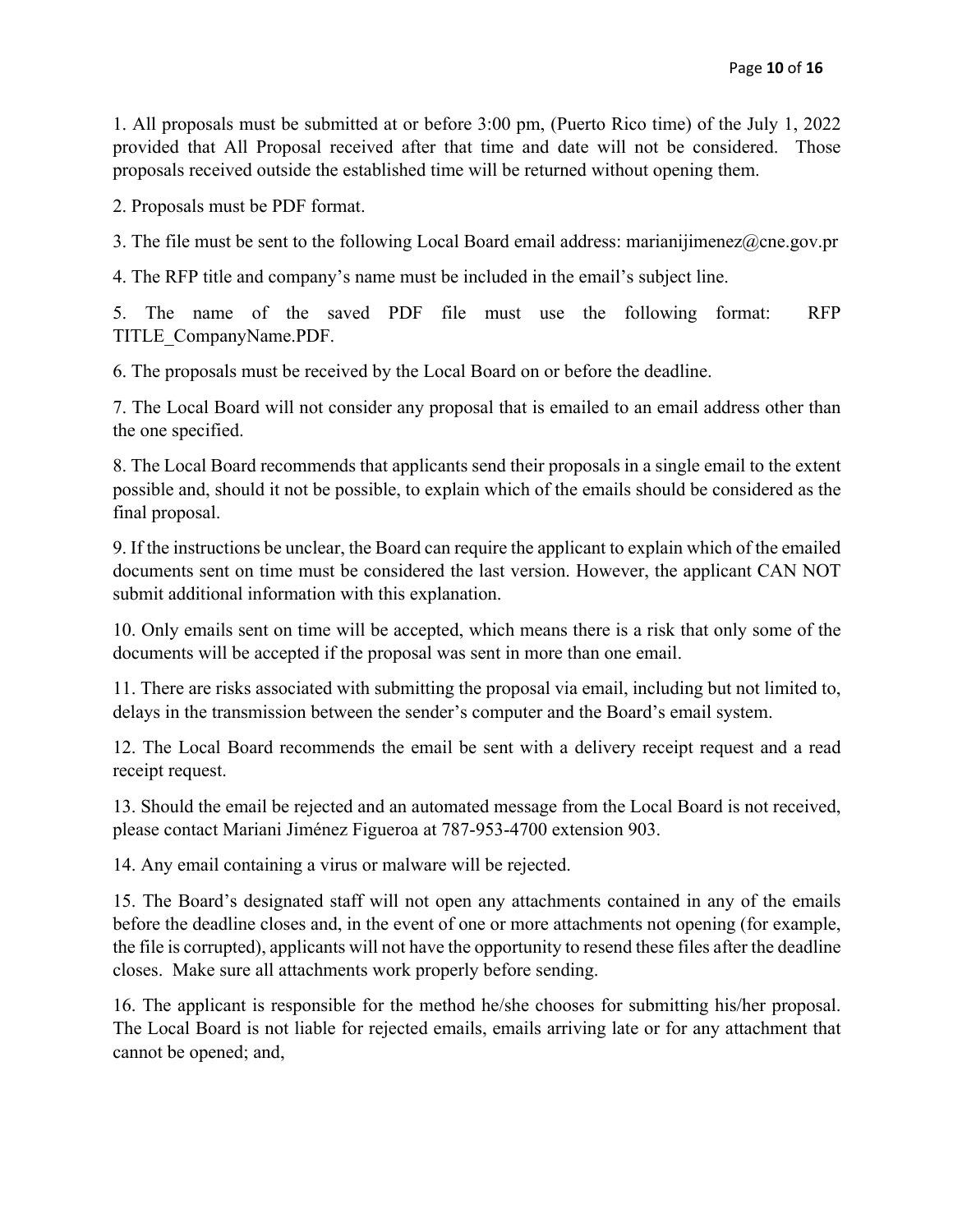17. The applicant will assume all responsibility for risks associated with submitting the proposal via email and that late deliveries, reason notwithstanding, will be rejected.

## **X. EVALUATION OF PROPOSALS**

A. Evaluation Committee

1. Composed by five (5) members of the Local Board, one of which will be the WagnerPeyser representative.

2. The names of the Evaluation Committee members will be of public knowledge.

3. Neither members from the Evaluation Committee, from the Local Board nor from the management staff is authorized to perform any kind of binding agreement related to this Requirement of Proposal.

4. Neither members from the Evaluation Committee nor from the Local Board can divulge, under any circumstances, the content of the Proposals, evaluations, discussions and decisions to their consideration.

#### B. Evaluation and Assessment

- 1. Basic criteria to evaluate and select the OSO will be, but are not limited to:
	- a. Proposed Human Resources.
	- b. Technical Resources.
	- c. Strategies related to services to be offer to clients, participants, partners and employers.
	- d. Previous Experience with State and Federal Funds Management.
	- e. Previous Experience in relation to training programs and/or employment.
	- f. Financial Ability.
	- g. Total Proposed Costs are reasonable and are within the available Budget.
- 2. Specific criteria to evaluate and select the OSO will be, but are not limited to:

a. Inclusion and fulfillment with the goals, objectives, activities and services included in the Regional Plan, the Local Plan and Employment Specifications.

3. The Local Board or the Committee reserves the right to request additional information and/or request an oral presentation.

#### **C. Notification of Selection**

1. Once the selection of the organization that will act as OSO is completed, all participating applicants will be contacted in writing, via certified mail, with return receipt to let them know the process has culminated. To those whose proposals were rejected, they will be given the reasons or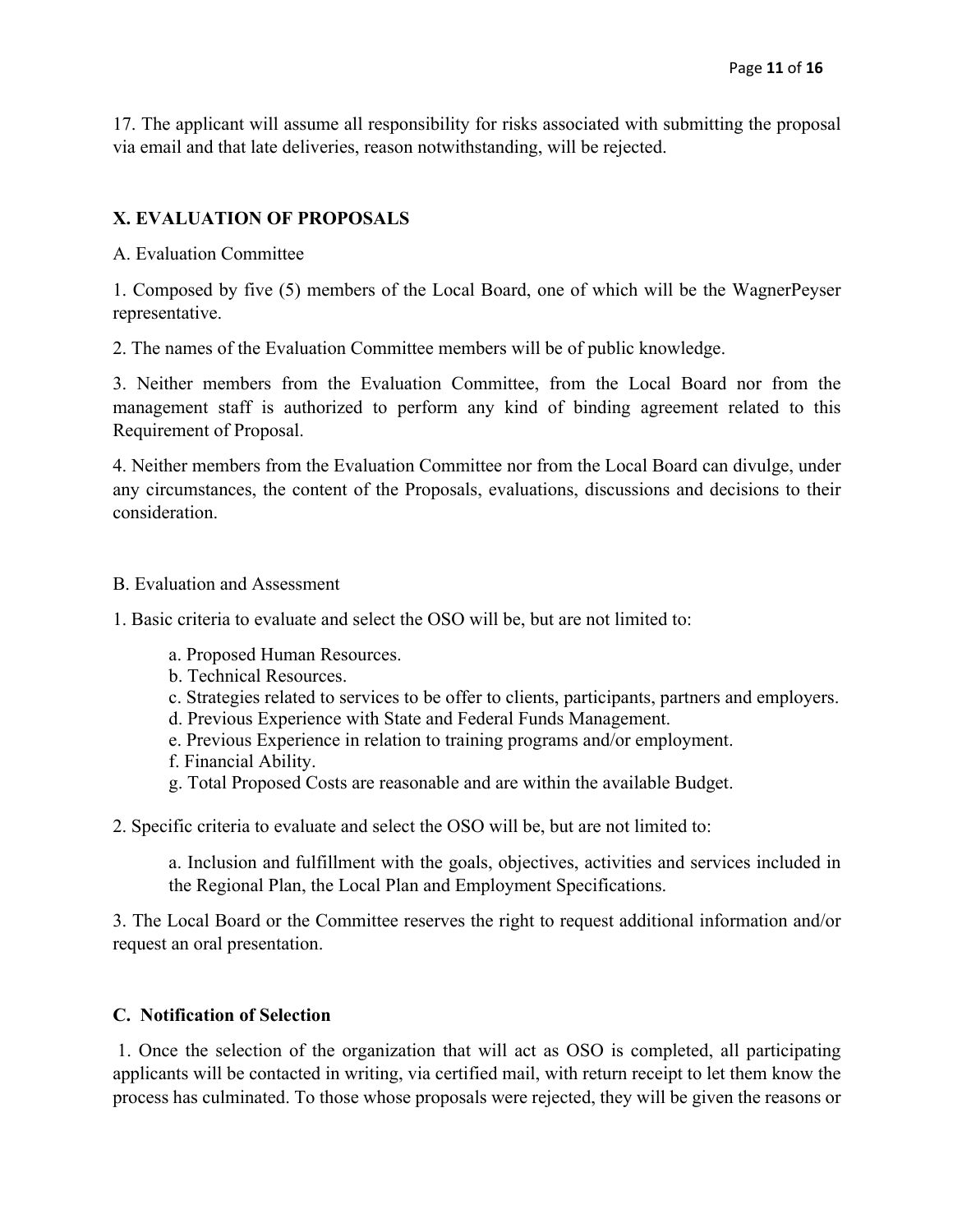criteria by which they were not selected, a summary of the process and be informed about their right to request reconsideration.

## **XI. AVAILABILITY OF FUNDS**

The One Stop Operation's financial grant comes from federal funds. For planning purposes, the applicants interested in this RFP must assume that no more than the annually allotted funds for each program can be given. In this occasion, for the 2021-2022 fiscal year, the amount of funds available is between \$190,000- \$250,000.

### **XII. CONTRACT**

1. The Local board will subscribe a contract with the operator selected by an initial period of one (1) year which will be extended for periods of one (1) year to a maximum of four (4) years, subject to compliance with the contract granted.

2. The contract between the Local Board and the OSO will specify the operator's role and responsibilities.

3. Any applicant to which the Local Board gives a contract to for the provision of the services described in this document will be catalogued as a subrecipient to which all laws and federal regulations are applicable and will be required to comply with that decreed in the 2 CFR Part 200, as well as in WIOA and others.

4. The role of the OSO must be outlined in a legal contract between the Local Board and the One Stop Operator. The funds that subsidize the system fluctuate each year. The contract must be modified to increase or decrease the amount of funds to be managed, in accordance with the roles delegated.

5. The Board will use a cost-reimbursement contract. The selected contractor will be reimbursed for allowable actual service delivery costs monthly after submittal and approval of payment bills as described in the contract.

6. Proponents may not charge individuals eligible for workforce programs a fee for any basic service; however, if the proposal intends to charge fees for enhanced services to noneligible individuals and/or businesses, the service and fee structure must be fully described in the narrative.

7. The OSO will respond to the Local Board, through the designated official, and will be evaluated through monthly report, meetings, regular monitoring reviews, audits, inspection, compliance with negotiated execution parameters among others. If the OSO doesn't comply with the contract it will be rescinded as agree.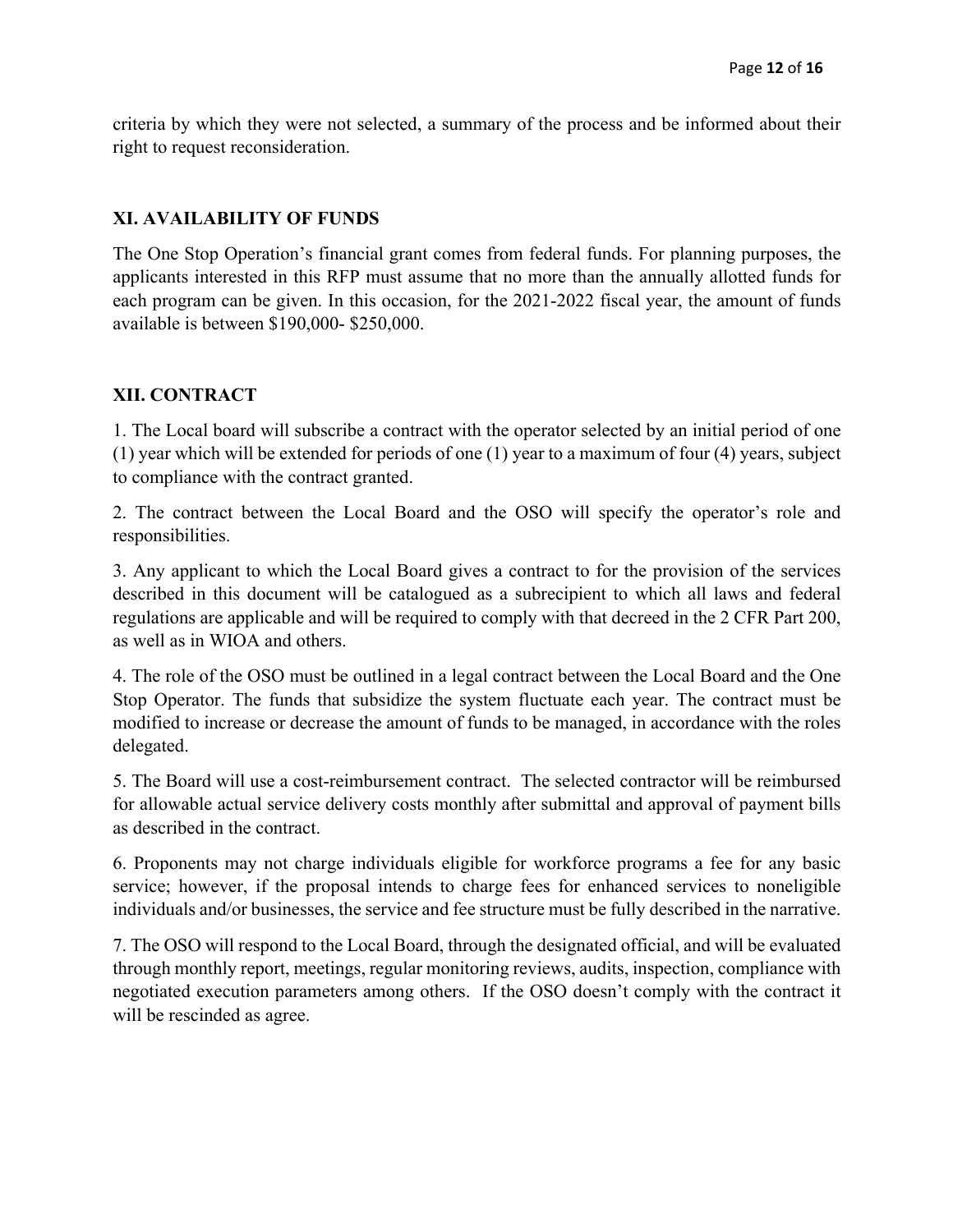# **XIII. LIMITATIONS**

1. The Board is not responsible for any costs associated with responding to this RFP and will not authorize such costs as part of the contract with the selected organization.

2. The Board reserves the right to accept or reject any or all proposal received, to cancel or reissue this RFP in part, or its entirety.

3. The Board reserves the right to award a contract for any items/services solicited via this RFP in any quantity the Board determines is in its best interest.

4. The Board reserves the right to correct any error(s) and/or make changes to this solicitation as it deems necessary.

5. The Board reserves the right to negotiate the final terms of all contracts or agreements with proponents selected and any such terms negotiated because of this RFP may be renegotiated and/or amended to successfully meet the needs of the workforce area.

6. The Board reserves the right to contact any individual, agency, employer or grantees listed in the proposal, to contact others who may have experience and/or knowledge of the proponent's relevant performance and/or qualifications; and to request additional information from all proponents.

7. The Board reserves the right to conduct an on-site review of records, systems, procedures, including credit and criminal background checks, etc. of any entity selected for funding. This may occur either before or after the award of a contract or agreement. Misrepresentation of the proponent's ability to perform as stated in the proposal may result in cancellation of any contract or agreement awarded.

8. The Board reserves the right to withdraw or reduce the amount of an award or to cancel any contract or agreement resulting from this procurement if adequate funding is not received from the U.S. Department of Labor via Workforce Development Program ascribed to the Department of Economic Development and Commerce.

9. Proponents shall not, under penalty of law, offer or provide any gratuities, favors, or anything of monetary value to any officer, member, employee, or agent of the Board for having an influencing effect toward their own proposal or any other proposal submitted.

10. No employee, officer, or agent of the Board shall participate in the selection, award or administration of a contract supported by WIOA funds, if a conflict of interest, or potential conflict, would be involved.

11. Proponents shall not engage in any activity that will restrict or eliminate competition. Violation of this provision may cause a proponent's bid to be rejected. This does not preclude partnerships or subcontracts.

12. All proposals submitted must be an original work product of the proponents. The copying, paraphrasing or otherwise using substantial portions of the work product from other entities and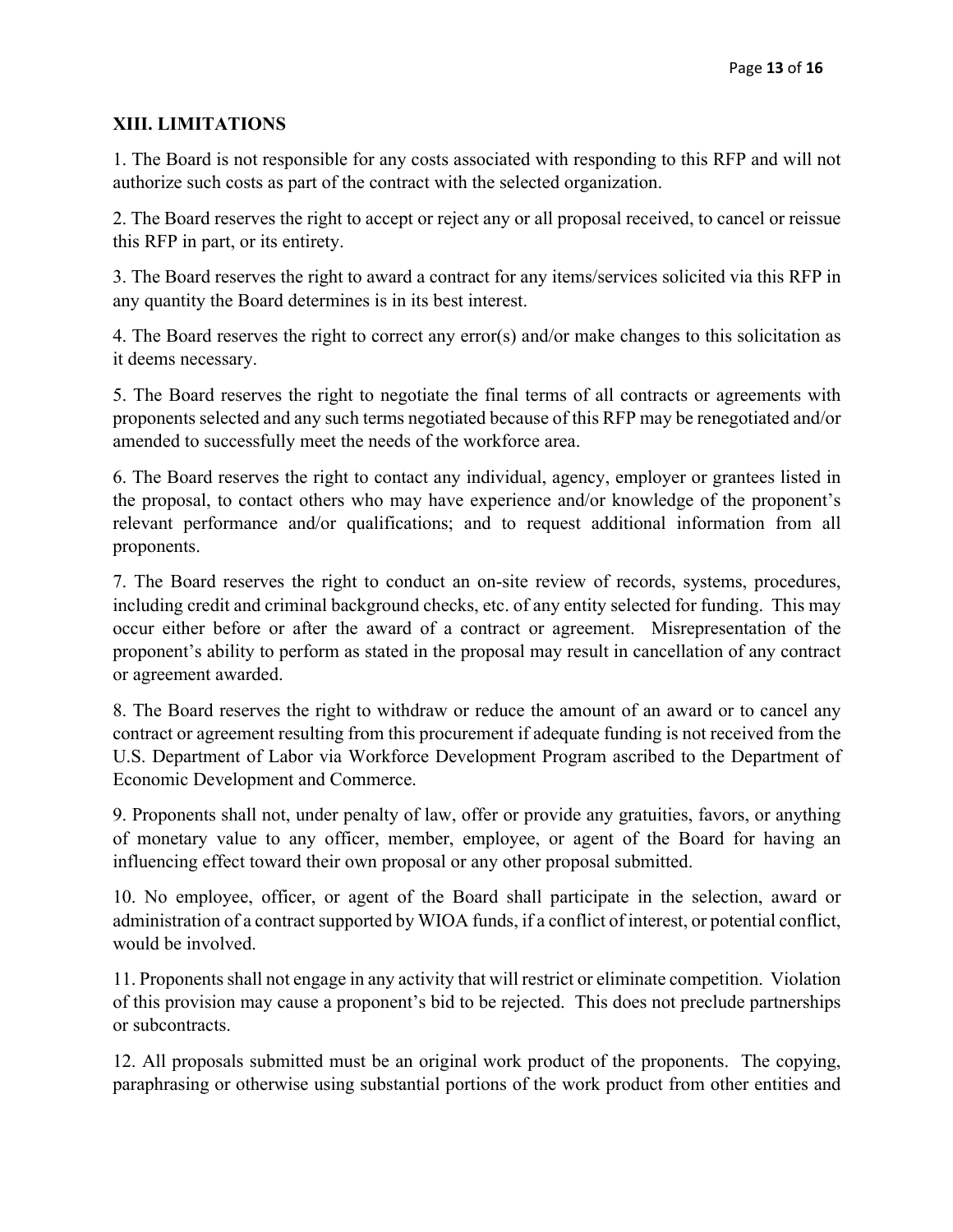submitted hereunder as original work of the proponent is not permitted. Failure to adhere to this instruction may cause the proposal to be disqualified and rejected.

13. A contract with the selected proponent may be withheld, at the Board's sole discretion, if issues of contract or questions of Federal or State regulatory non-compliance, or questioned/disallowed costs exist, until such issues are satisfactorily resolved. The Board may withdraw award of a contract if the resolution is not satisfactory to the Board.

14. The operator will be required to either name an individual to act as the full-time OneStop System Manager or describe the desired qualifications of a new hire. Describe how the System Manager will function in a supervisory capacity at the Center, when dealing with functional supervision of state, merit-based staff.

# **XIV. RECONSIDERATION**

1. Any person or organization participating in this process has the right to request a reconsideration of the Local Board's decision should they find said decision to be unfavorable.

2. The person or organization should file an appeal before the Local Board within a term of twenty (20) consecutive days, beginning from the receipt of notification they find unfavorable. You can request it by email (marianijimenez@cne.gov.pr) post mail (P.O. 1305, Fajardo, Puerto Rico, 00738) or personal delivery (Calle Jorge Bird #12 Fajardo, Puerto Rico).

3. In this appeal you will explain what you understand wrong or adverse and request the appropriate remedy.

4. The Local Board will have a period of thirty (30) days beginning from the day the appeal is received to solve and answer it in writing.

5. Each person or organization participating in the OSO selection process has, the right to see the acquisition document, the one that includes every proposal and evaluation, among other documents, as requested. This request should be made within the twenty (20) days following the notification of acceptance or denial of the proposal.

6. Should the proponent or organization disagree with the Local Board's decision on the appeal, they will have twenty (20) days beginning on the day they receive said decision to appeal it at the State level. It will be filed at the following address:

**-Physical:** Programa de Desarrollo Laboral (PDL) – Departamento de Desarrollo Económico y Comercio Edificio de Fomento Industrial, 2do piso, Ave. Roosevelt #355, Hato Rey, Puerto Rico

-**Postal**: Programa de Desarrollo Laboral (PDL) – Departamento de Desarrollo Económico y Comercio P.O. Box 192159 San Juan, Puerto Rico, 00919-2159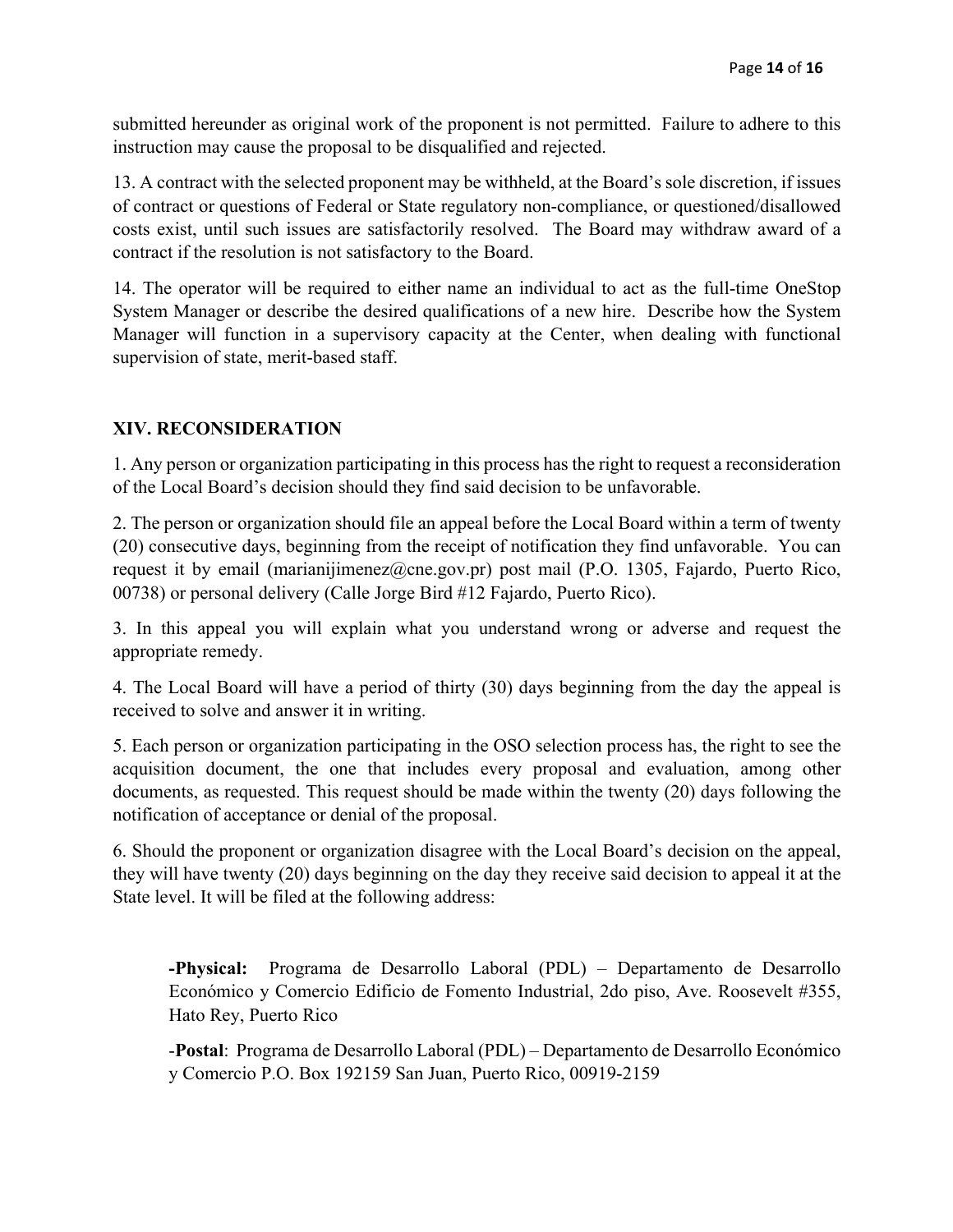A. The State will have a term of thirty (30) days beginning on the day the appeal is received to solve and answer it in writing.

# **XV. SIGNATURES**

The applicant must certify through Corporate Resolution, should it apply, who is the person authorized to appear in representation of the organization, both in the process of filing and signing of the contract in case of being selected.

Should it be an individual, they must certify that they have the legal capacity to contract with the Government and have no impediments in doing so.